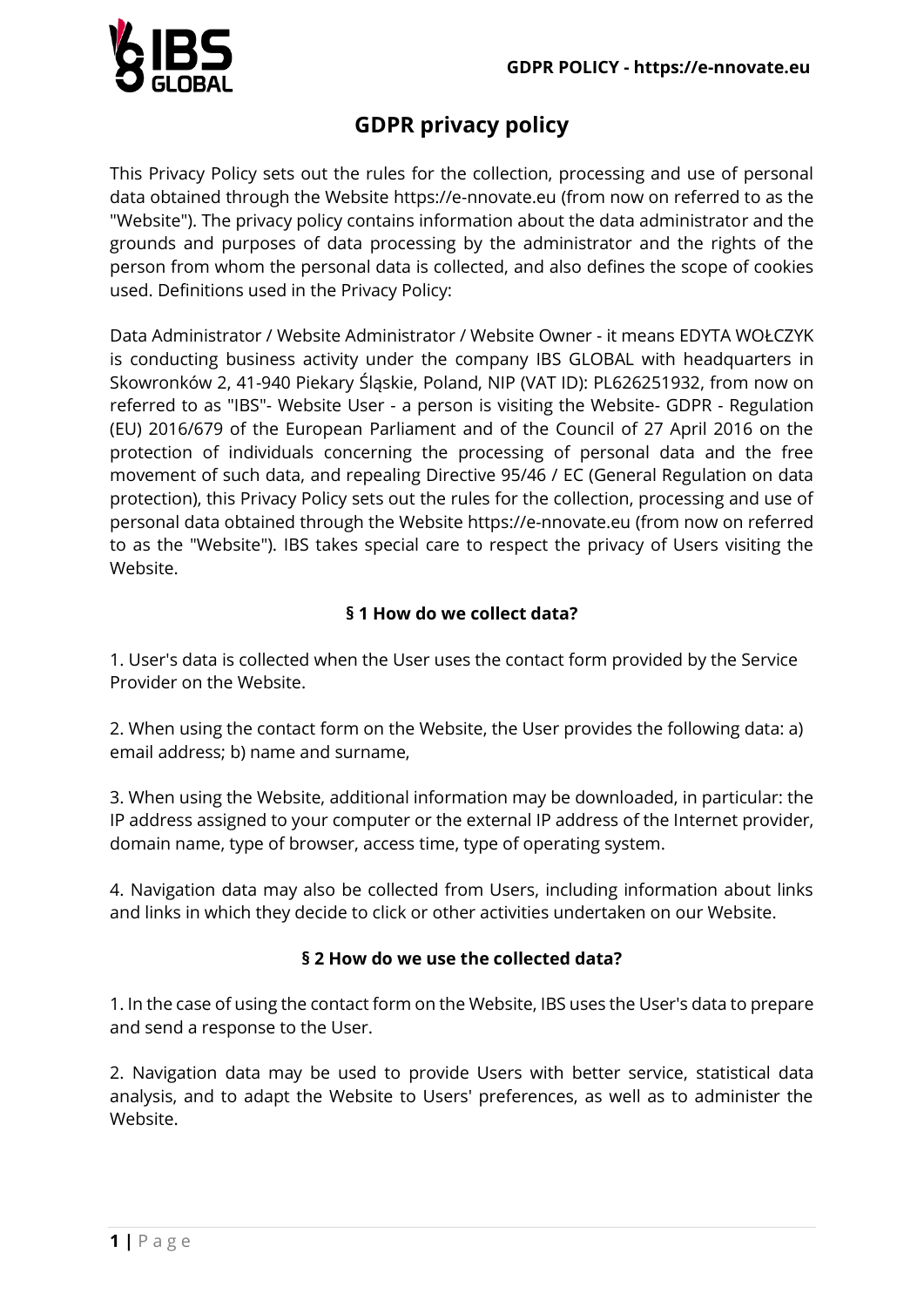

#### **§ 3 Processing of collected data**

1. The data controller processes personal data in order to fulfill the legal obligation incumbent on the administrator pursuant to art. 6 clause 1 lit. c GDPR and other statutory provisions, depending on the scope of the obligation being implemented.

2. In the event of consent to the processing of personal data, they will be processed on the basis of art. 6 clause 1 lit. and GDPR.

3. The recipient of your personal data is IBS.

4. Your personal data will be stored for a period resulting from the provisions of law, i.e. the Regulation of the Prime Minister on the official instructions, uniform material lists of files and guidance on the organization and scope of operation of company archives of 18 January 2011 (Journal of Laws No. 14, item 67).

5. You have the right to access your personal data, the right to rectify it, the right to request their removal, the right to request restriction of processing, the right to object to their processing.

6. If personal data is processed on the basis of consent, you have the right to withdraw consent. Withdrawal of consent does not affect the lawfulness of processing based on consent before its withdrawal.

7. You have the right to lodge a complaint to the President of the Office for Personal Data Protection if your data is processed contrary to the provisions of the GDPR.

8. If your personal data is processed based on legal rules, then providing personal data is a statutory requirement. In such a situation, failure to provide personal data may result in refusal to achieve the purposes mentioned above.

9. If your personal data is processed to conclude a contract, then providing voluntarily, but necessary for the performance of the contract.

10. Your personal data is not subject to automated decision making, including profiling.

#### **§ 4 Cookies mechanism, IP address**

1. The Website uses small files called cookies. IBS saves them via the Website on the computer of the person visiting the Website, if the web browser allows it. A cookie usually contains the name of the domain from which it comes, its "expiration time" and an individual, randomly chosen number identifying the file.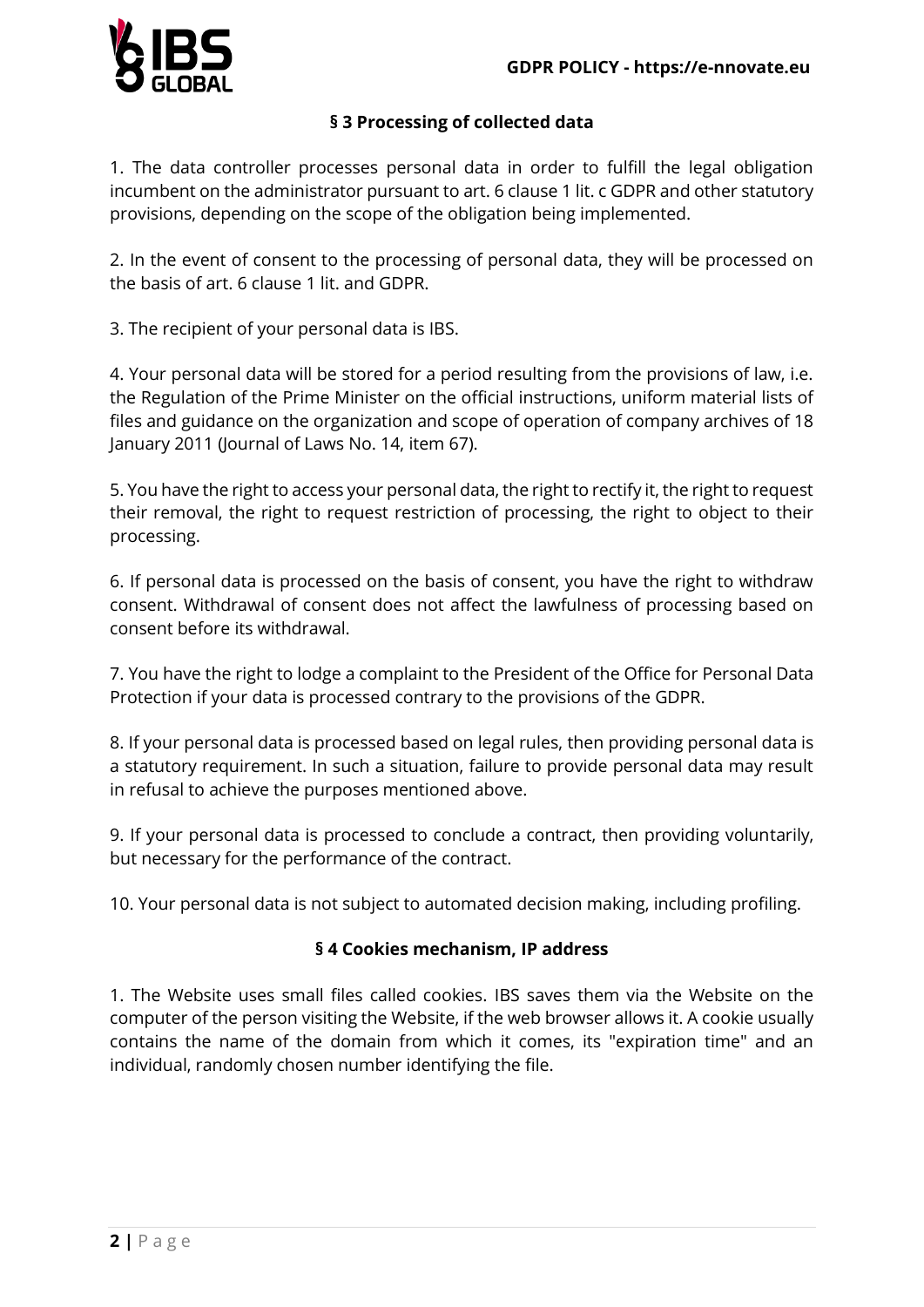

- 2. Cookies are used to:
- a) optimizing the use of the Website
- b) convenience of using the Website
- c) adapting the content of the pages to users' preferences
- d) to collect anonymous statistics

Cookies are most often used when using website mechanisms such as visit counters, polls, shopping through the site, pages requiring login, displaying ads, monitoring visitor activity, and others.

Cookies used on the site **https://e-nnovate.eu** are not used to identify users' identities.

Cookies do not change the configuration of the User's computer, tablet, or smartphone.

3. IBS uses two types of cookies:

a) Session cookies: after the browser session ends or the computer is turned off, the saved information is deleted from the device's memory. The mechanism of session cookies does not allow downloading any personal data or any confidential information from Users' computers;

b) Persistent cookies: they are stored on the User's hard disk and remain there until they are deleted. The mechanism of persistent cookies sent by the Website allows you to store data only with your consent (expressed e.g. when choosing the "remember me" option when logging in). In no other case will these files be saved permanently.

4. The cookie mechanism is safe for Website Users' computers. In particular, users of viruses or other unwanted software or malware cannot enter networks via this path. Nevertheless, in their browsers, Users have the option of limiting or disabling cookies' access to computers. If you use this option, the use of the Website will be possible in addition to functions that, by their nature, require cookies.

5. Internet browsers allow cookies by default in the settings. You have the option of changing these settings, i.e. turning the cookies to be blocked in whole or in part, or the browser to inform us if cookies are saved on your device. Detailed information on blocking cookies can be found on the Website or in the help of the browser creator of the browser you are using. However, it should be remembered that if you decide to block cookies, it may negatively affect or prevent the functioning of specific functions or areas of the Website.

6. IBS may collect your IP addresses. The IP address is the number assigned to the computer of the person visiting the Website by the internet service provider. The IP number allows access to the Internet. In most cases, it is assigned to the computer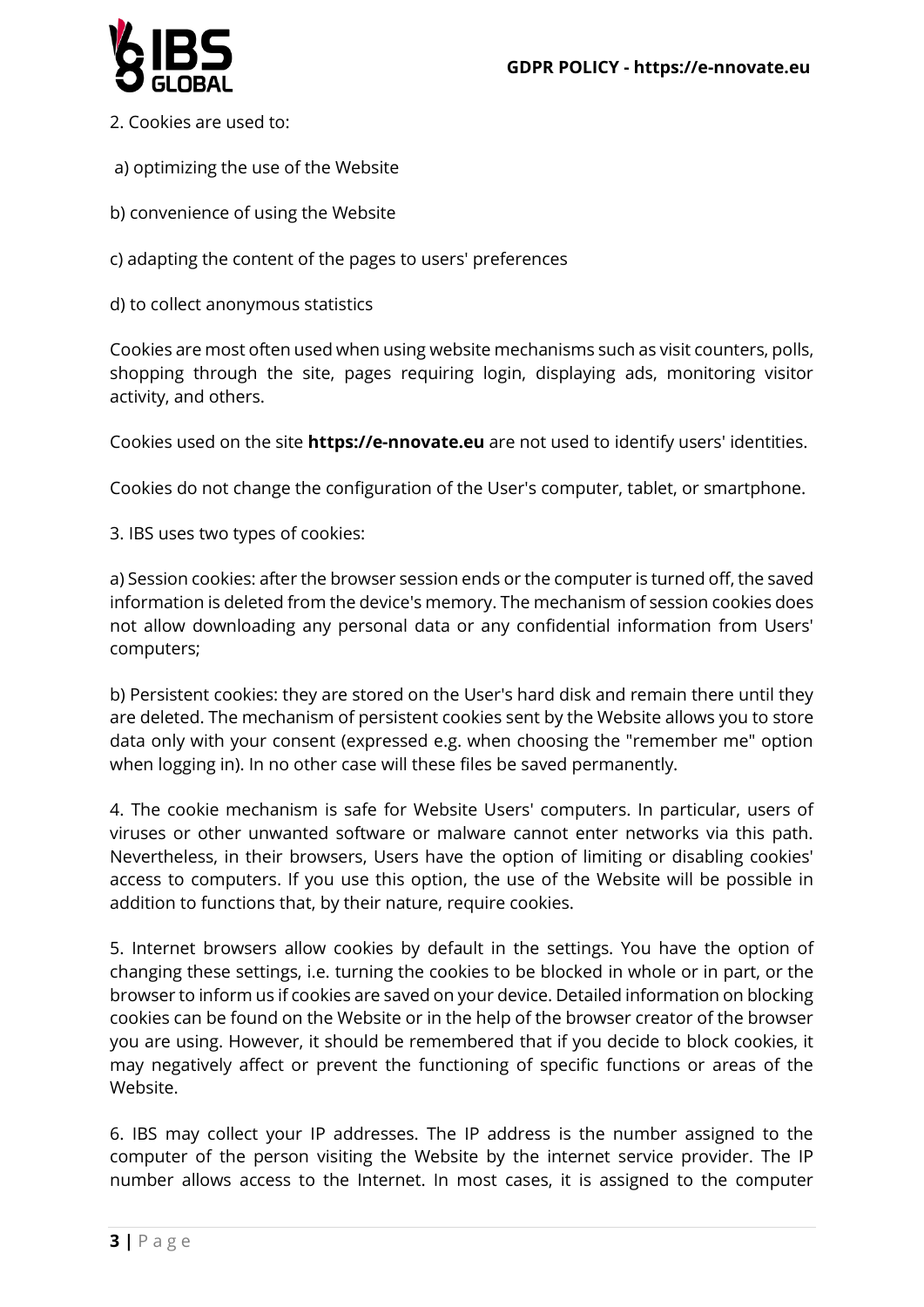

dynamically, i.e., it changes every time you connect to the Internet and is therefore commonly treated as non-personal identifying information. The IP address is used by IBS when diagnosing technical problems with the server, creating statistical analyzes (e.g. determining from which regions we record the most visits), as information useful in administering and improving the Website, as well as for security purposes and possible identification of server-borne, undesirable automatic programs for browsing the Website content.

7. The Website contains links and references to other websites. IBS is not responsible for the privacy policies applicable to them. For this reason, we encourage you to read the privacy policy adopted after that navigating through the Website to a website managed by another administrator.

## **§ 5 Access to data**

1. Only authorized IBS employees have direct access to personal data collected by the Website.

2. Your data may also be made available to entities authorized to receive them under applicable law, in particular the competent judicial authorities and bodies indicated in the point: "How do we use the collected data?"

#### **§ 6 Security**

1. IBS applies safeguards to ensure data protection against loss, misuse, and modification. IBS undertakes to protect all your data in accordance with the standards of security protection and confidentiality.

2. Personal data in IBS are protected in accordance with the provisions of the GDPR and the Act of May 10, 2018, on the protection of personal data (Journal of Laws of 2018, item 1000) in a manner preventing access by third parties.

# **§ 7 Changes to the Privacy Policy**

1. IBS reserves the right to amend the Privacy Policy. On the day of making the changes, we update the date of the last amendment given below.

2. Any additional questions related to the Privacy Policy should be directed to: https://ennovate.eu/. Date of last modification: 25.05.2018 Policy regarding the use of cookies. This Cookies Policy applies to the website https://e-nnovate.eu. If you use the website https://e-nnovate.eu, you agree to the use of cookies in accordance with this policy. If you do not agree to the use of cookies, you can decide on this by changing the settings of your web browser or opt-out of using the site https://e-nnovate.eu.What are Cookies ("Cookies")? Cookies are text information sent by a web server and saved and stored on the User's computer, tablet, or smartphone. Cookies usually contain information about the page that generated them, a unique number, and storage time. By default, only the server that created the cookie can read it.